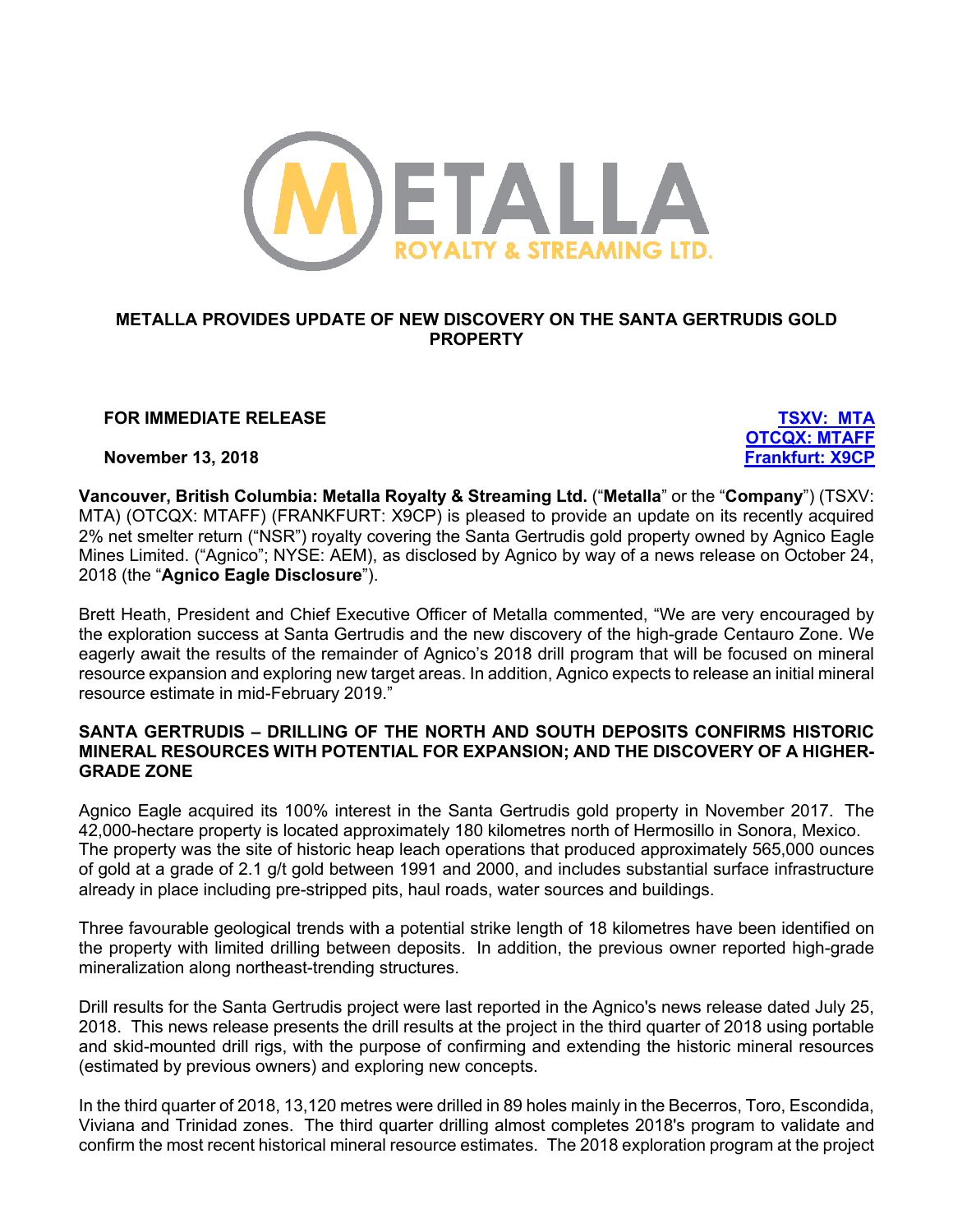consists of 28,000 metres at a budget of \$7.2 million. Drilling is now focused on mineral resource expansion and exploring new target areas.

Selected recent drill results from the Santa Gertrudis project are set out in the table below, and drill hole coordinates are set out in a table in the Appendix of the October 24, 2018 news release. Drill collars are also shown on the Santa Gertrudis Project Local Geology Map. All intercepts reported for the Santa Gertrudis project show uncapped gold grades over an estimated true width and depth of midpoint below surface (metres), based on a preliminary geological interpretation that will be updated as new information becomes available with further drilling.

#### **SELECTED RECENT EXPLORATION DRILL RESULTS FROM THE SANTA GERTRUDIS PROJECT**

| <b>Drill Hole</b> | Zone            | <b>From</b><br>(metres) | To<br>(metres) | Depth of<br>midpoint<br>below<br>surface<br>(metres) | <b>Estimated</b><br>true<br>width<br>(metres) | Gold<br>grade<br>(g/t)<br>(uncapped) |
|-------------------|-----------------|-------------------------|----------------|------------------------------------------------------|-----------------------------------------------|--------------------------------------|
| SGE18-067         | Centauro        | 41.0                    | 45.0           | 43                                                   | 4.0                                           | 7.0                                  |
| SGE18-068         | <b>Becerros</b> | 180.0                   | 191.0          | 137                                                  | 11.0                                          | 1.8                                  |
| and               | <b>Becerros</b> | 197.0                   | 200.0          | 151                                                  | 3.0                                           | 2.2                                  |
| SGE18-072         | Toro            | 123.0                   | 145.0          | 134                                                  | 18.0                                          | 2.2                                  |
| SGE18-076         | Toro            | 96.0                    | 100.0          | 98                                                   | 4.0                                           | 1.1                                  |
| and               | Toro            | 140.9                   | 152.7          | 145                                                  | 11.8                                          | 3.3                                  |
| SGE18-082         | Toro            | 88.0                    | 104.6          | 95                                                   | 16.6                                          | 1.5                                  |
| SGE18-087         | Escondida       | 20.0                    | 37.0           | 26                                                   | 12.5                                          | 1.8                                  |
| SGE18-089         | <b>Trinidad</b> | 103.0                   | 110.0          | 30                                                   | 7.0                                           | 2.8                                  |
| and               | Trinidad        | 123.0                   | 133.0          | 38                                                   | 10.0                                          | 10.5                                 |
| including         |                 | 125.6                   | 129.0          | 37                                                   | 3.4                                           | 19.5                                 |
| SGE18-098         | Viviana         | 80.0                    | 99.0           | 89                                                   | 8.9                                           | 4.8                                  |
| SGE18-102         | Viviana         | 49.0                    | 52.0           | 51                                                   | 3.0                                           | 3.0                                  |
| and               | Viviana         | 96.6                    | 102.0          | 99                                                   | 5.4                                           | 0.7                                  |

\*No capping factor was used for these composites. The cut-off grade for these intervals is 0.3 g/t gold. Recent assay results from the Becerros, Toro, Escondida, Viviana and Trinidad zones have confirmed mineralization and the potential for extensions in these areas, as well as the continuity of structurallycontrolled feeders.

Exploration drilling in the third quarter of 2018 has discovered the high-grade structurally controlled Centauro Zone, where hole SGE18-067 intersected 7.0 g/t gold over 4.0 metres at 43 metres depth. Centauro aligns well with, and may represent a projection of, the Camello area (part of Becerros Zone) 300 metres to the west. Centauro potentially also lies at the intersection of the Corral and Toro trends.

In the Becerros Zone, located approximately 1,000 metres southwest of the Centauro Zone, hole SGE18- 068 intersected two intervals that are part of the same mineralized corridor: 1.8 g/t gold over 11.0 metres at 137 metres depth and 2.2 g/t gold over 3.0 metres at 151 metres depth. The main mineralized corridor that forms the Becerros deposit can now be traced over 1,500 metres strike length.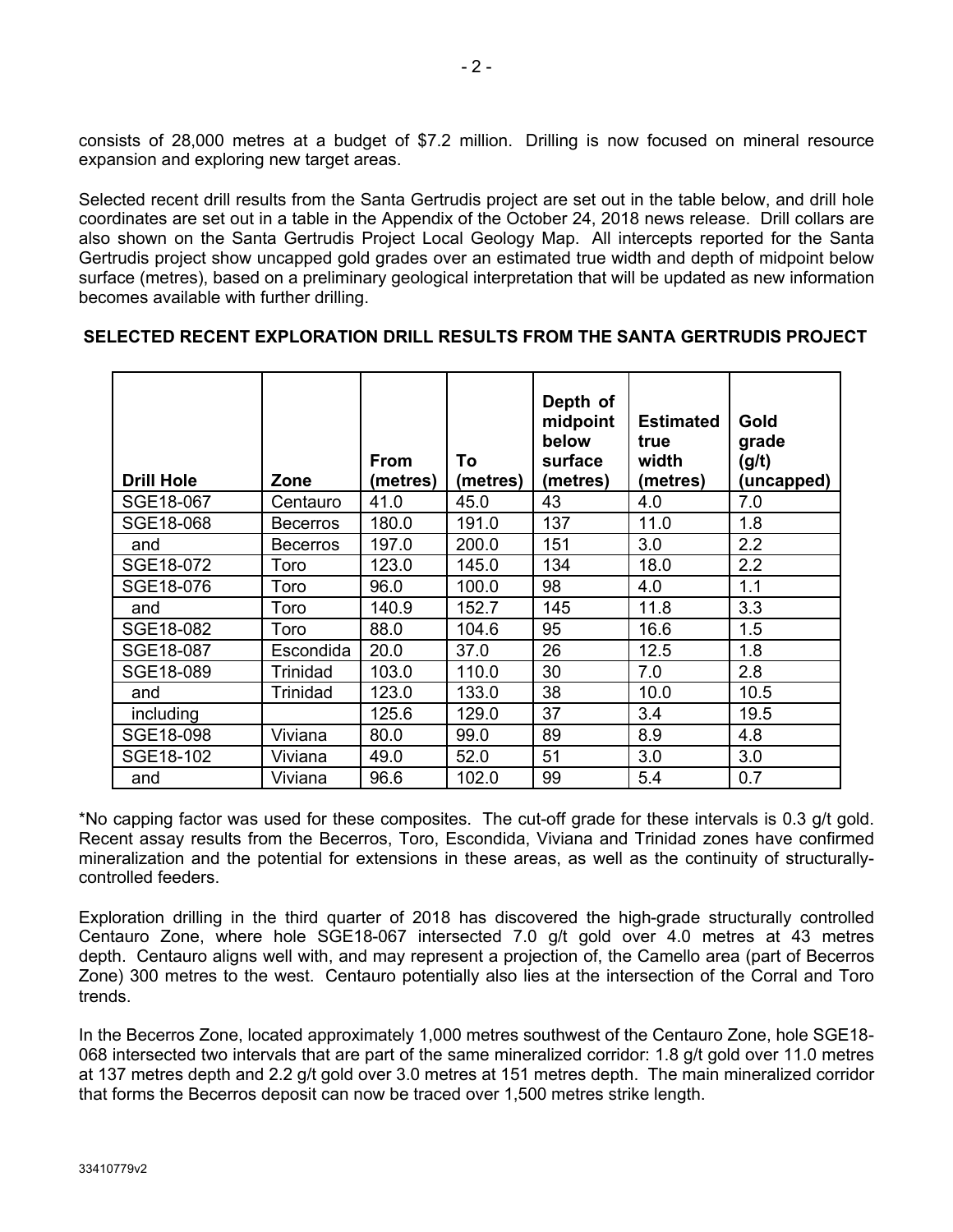Four recent infill drill holes intersected the Toro Zone along a strike length of 1,660 metres, showing good correlation with historic drill results. The recent Toro intercepts include hole SGE18-072 that intersected 2.2 g/t gold over 18.0 metres at 134 metres depth. Sixteen hundred metres to the southwest, hole SGE18- 076 had two intercepts in Toro: 1.1 g/t gold over 4.0 metres at 98 metres depth and 3.3 g/t gold over 11.8 metres at 145 metres depth. The Toro Zone is located 1,400 metres northwest of the Becerros Zone.

The Escondida Zone is in the northern portion of the project, 2,800 metres northeast of the Toro Zone. Recent drilling has confirmed the grades and widths of mineralization within the historic mineral resource area, such as hole SGE18-087 that twinned a historic hole, intersecting 1.8 g/t gold over 12.5 metres at 26 metres depth.

Seventeen hundred metres northwest of Toro is the Viviana Zone, where hole SGE18-098 intersected 4.8 g/t gold over 8.9 metres at 89 metres depth. Approximately 34 metres to its southeast, hole SGE18-102 intersected two mineralized intervals: 3.0 g/t gold over 3.0 metres at 51 metres depth and 0.7 g/t gold over 5.4 metres at 99 metres depth. Both exploration holes were drilled near the historic Viviana open pit.

At the Trinidad Zone, which is located 2,200 metres north-northeast of the Viviana Zone, recent drill results correlate well with historic drill holes in the area. Hole SGE18-089 intersected two mineralized intervals: 2.8 g/t gold over 7.0 metres at 30 metres depth (beneath a former open pit mine) and 10.5 g/t gold over 10.0 metres at 38 metres depth (including 19.5 g/t gold over 3.4 metres). Additional follow-up drilling in this area in 2018 will aim to expand the historic mineral resources.

An additional 5,800 metres of drilling is planned for the rest of 2018. Agnico expects to report its initial mineral resource estimate for Santa Gertrudis in mid-February 2019.

## **GARRISON ROYALTY**

As of September 30, 2018, Osisko Mining, the owner of the Garrison Property continues with the data migration and reinterpretation of the geological plans for the Garrcon, Jonpol and 903 zones. An additional 90,000 metres of drilling since the previous technical report was published in 2014 has been completed at the Garrison Property. Osisko is in the process of updating the resource model with an updated resource estimate expected in January 2019.

## **ABOUT METALLA**

Metalla is a precious metals royalty and streaming company. Metalla provides shareholders with leveraged precious metal exposure through a diversified and growing portfolio of royalties and streams. Our strong foundation of current and future cash-generating asset base, combined with an experienced team gives Metalla a path to become one of the leading gold and silver companies for the next commodities cycle.

For further information, please visit our website at www.metallaroyalty.com

## **ON BEHALF OF METALLA ROYALTY & STREAMING LTD.**

"Brett Heath"

President and CEO

## **CONTACT INFORMATION**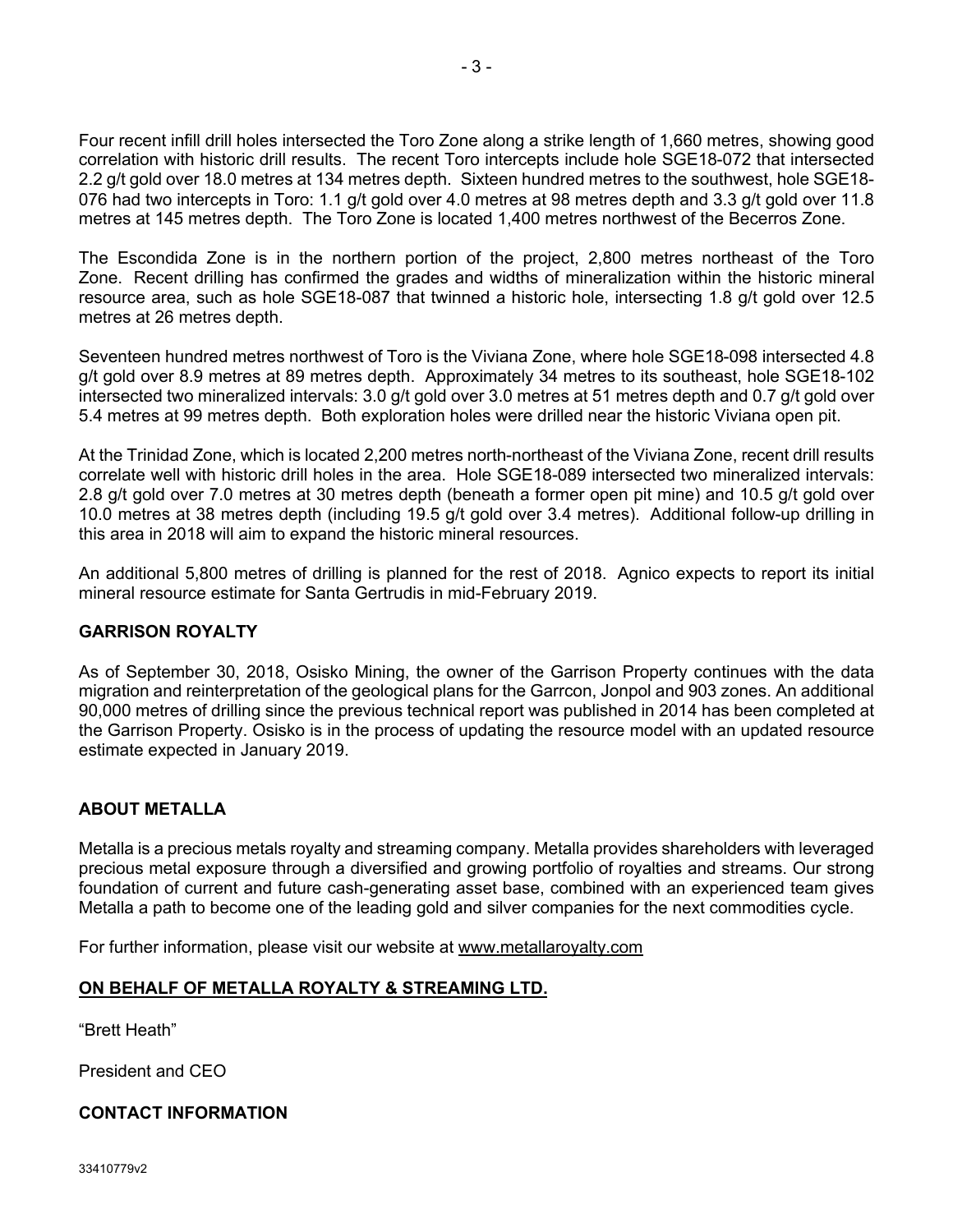#### **Metalla Royalty & Streaming Ltd.**

Brett Heath, President & CEO Phone: 604-696-0741 Email: info@metallaroyalty.com

Kristina Pillon, Investor Relations Phone: 604-908-1695 Email: kristina@metallaroyalty.com

Website: www.metallaroyalty.com

*Neither the TSX Venture Exchange nor its Regulation Services Provider (as that term is defined in the policies of the TSXV) accepts responsibility for the adequacy or accuracy of this release.*

#### *Technical and third-party information*

*The disclosure herein and relating to the Santa Gertrudis project is based on information publicly disclosed by Agnico Eagle and information/data available in the public domain as at the date hereof, and none of this information has been independently verified by the Company. Specifically, as a royalty holder, the Company has limited, if any, access to the Santa Gertrudis project. The Company is dependent on, (i) Agnico Eagle Mines Limited and their qualified persons to provide information to the Company, or (ii) on publicly available information to prepare disclosure pertaining to the Santa Gertrudis project and generally has limited or no ability to independently verify such information. Although the Company does not have any knowledge that such information may not be accurate, there can be no assurance that such third party information is complete or accurate. Some information publicly reported by operators may relate to a larger property than the area covered by the Company's royalty interest. The Company's royalty interest may cover less than 100% and sometimes only a portion of the publicly reported mineral reserves, mineral resources and production of a property.*

*Any financial outlook or future-oriented financial information in this news release, as defined by applicable securities laws, has been approved by management of Metalla as of the date of this news release. Such financial outlook or future-oriented financial information is provided for the purpose of providing information about management's current expectations and plans relating to the future. Readers are cautioned that such outlook or information should not be used for purposes other than for which it is disclosed in this news release.*

#### *Cautionary Note Regarding Forward-Looking Statements*

*This press release contains "forward-looking information" and "forward-looking statements" within the meaning of applicable Canadian and U.S. securities legislation. The forward-looking statements herein are made as of the date of this press release only and the Company does not assume any obligation to update or revise them to reflect new information, estimates or opinions, future events or results or otherwise, except as required by applicable law.* 

33410779v2 *Often, but not always, forward-looking statements can be identified by the use of words such as "plans", "expects", "is expected", "budgets", "scheduled", "estimates", "forecasts", "predicts", "projects", "intends", "targets", "aims", "anticipates" or "believes" or variations (including negative variations) of such words and phrases or may be identified by statements to the effect that certain actions "may", "could", "should", "would", "might" or "will" be taken, occur or be achieved. Forward-looking information in this press release includes, but is not limited to, statements with respect to future events or future performance of Metalla, future development or production decision at Santa Gertrudis, statements about possible royalty payments under the Santa Gertrudis NSR and royalty payments to be paid to Metalla by property owners or operators of mining projects pursuant to net smelter returns and other royalty agreements of Metalla, continued ramp-*